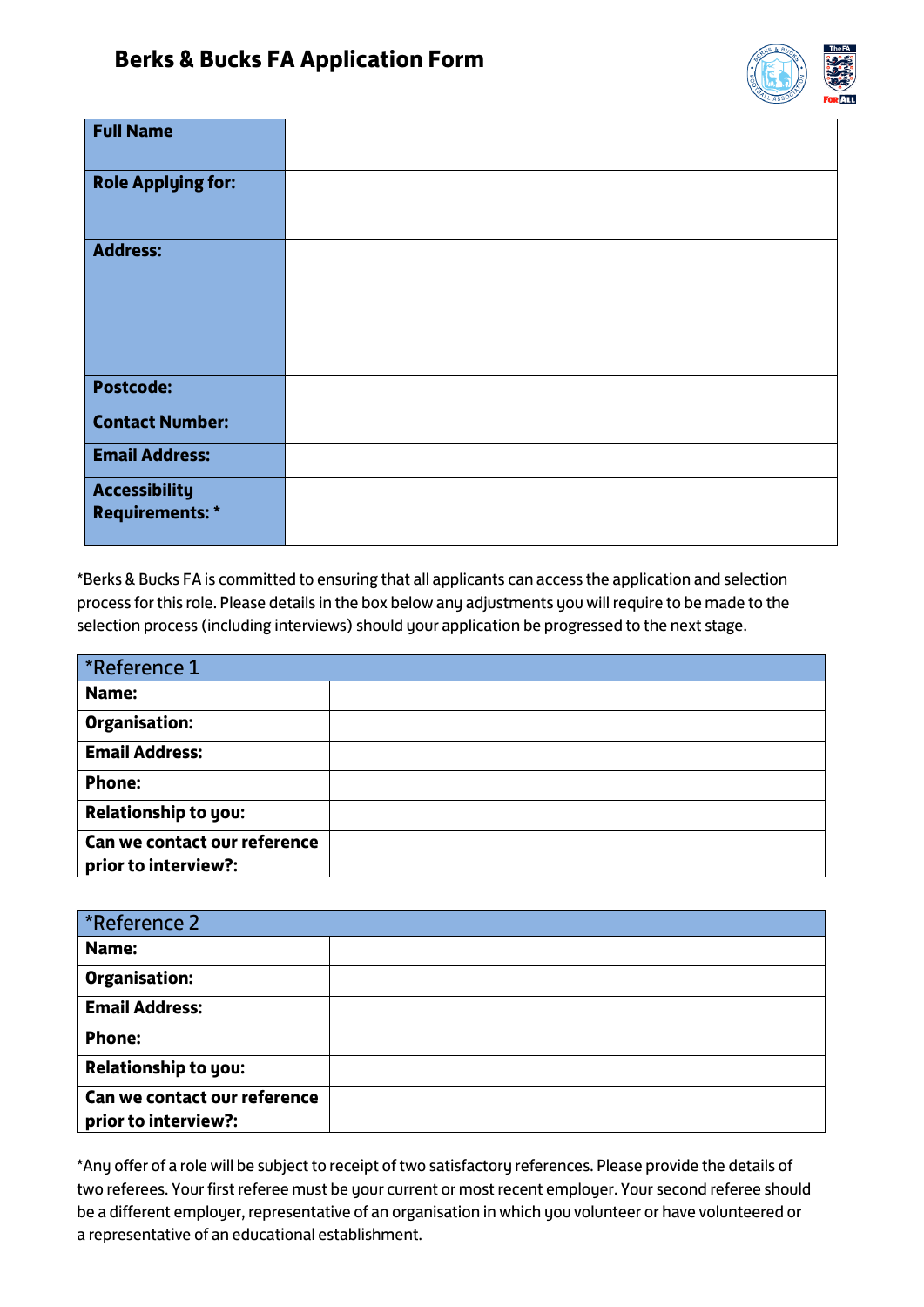Please tell us why you are applying for this role and what added value you bring to Berks & Bucks FA? (Max 500 words) please refer to the job description for role responsibilities.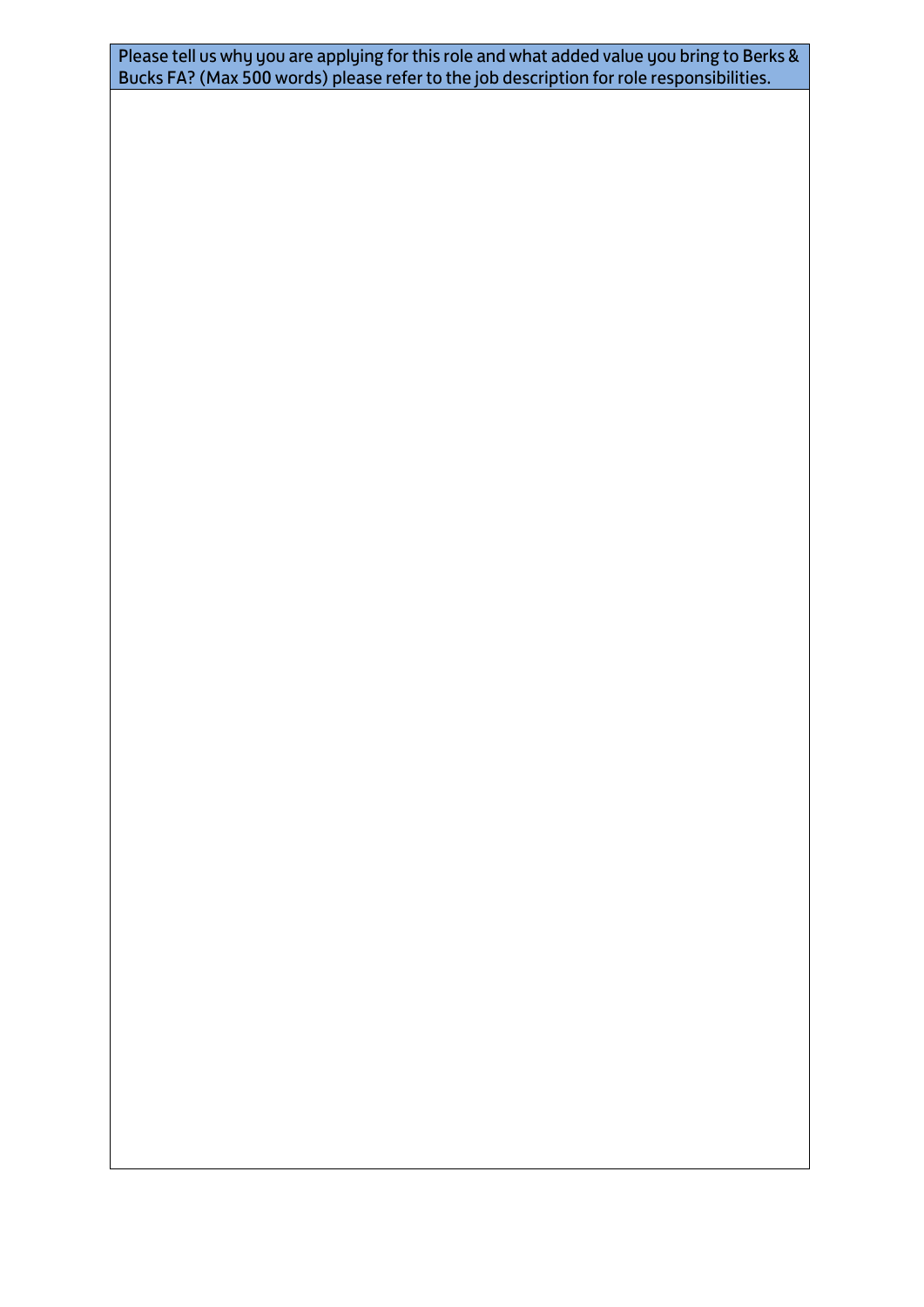| Please provide an example project/achievement that demonstrates your ability to |
|---------------------------------------------------------------------------------|
| perform in this role? (Max 300 words)                                           |

Please give details/examples of how you demonstrate the values of the association (Max 300 words)

I give my consent to the storage of personal data contained within this form for the purposes only of this application process. I can confirm and declare that the information provided on the form, to the best of my knowledge is complete, accurate and not misleading.

## **Signed: Date:**

Please complete and return this application with your CV to **[Liz.Verrall@Berks-BucksFA.com](jonathan.wood@Berks-BucksFA.com)** or alternatively post your application to Berks & Bucks FA, Stratton Court, 1 Kimber Road. Abingdon. OX14 1SG. We would appreciate it if you could complete our optional, anonymous **Equality** [Monitoring Form](https://forms.office.com/r/P460vYqdRs) to assist the Association in monitoring its Equality, Inclusion & Diversity activities.